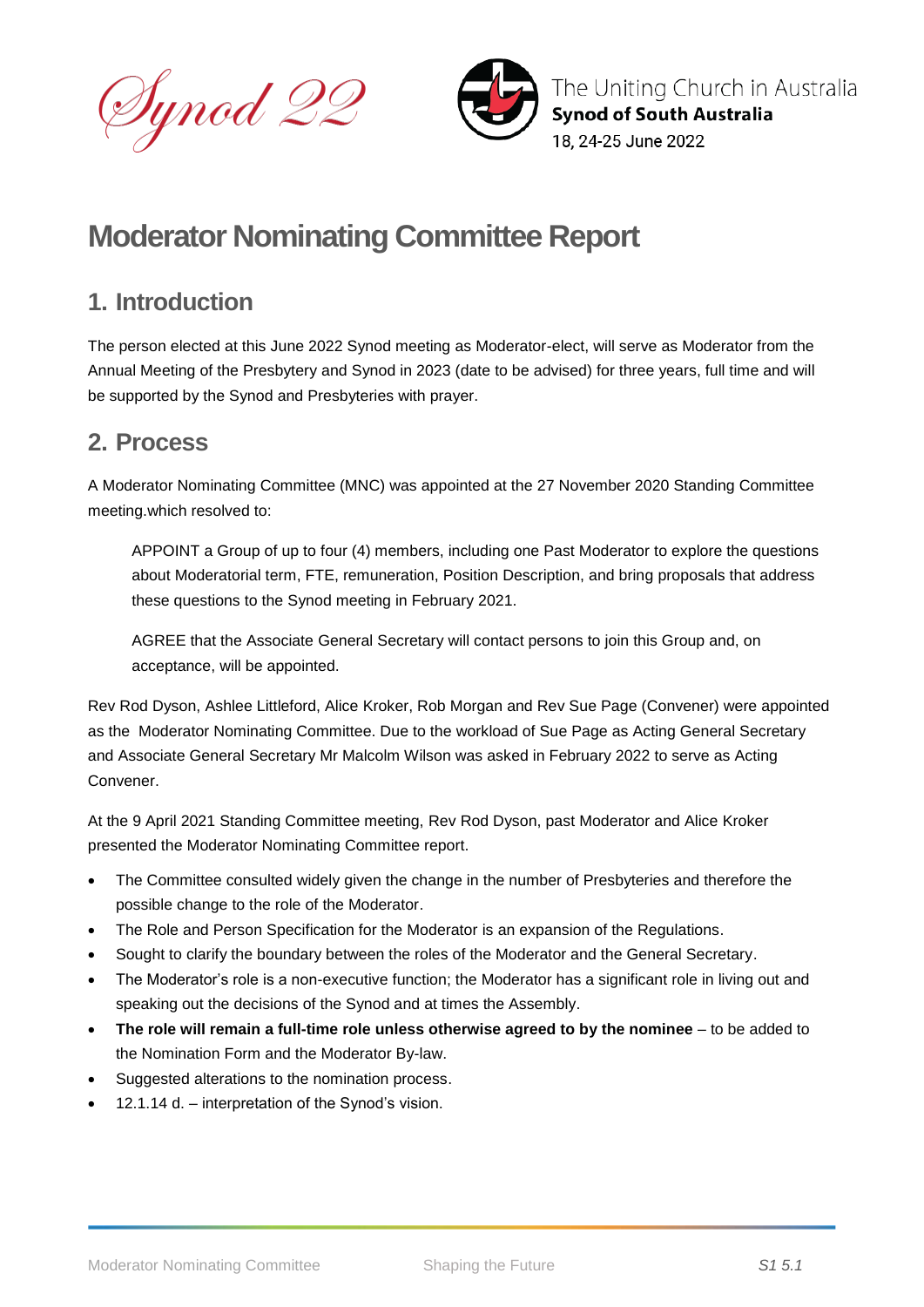- A Presbytery has the right to its own discernment regarding nominations for Moderator elect; the Moderator Nominating Committee does not have this power.
- Appointment of a member to the Moderator Nominating Committee in lieu of a resignation from the **Committee.**

Following this report, Synod Standing Committee resolved to:

- 1. APPROVE the amended Role and Person Specification Moderator see Attachment C.
- 2. APPROVE the amended By-Laws 12.1.11 to 12.1.18, setting out the nominating and election process.
- 3. APPROVE the Moderator Nomination Form, to include the change regarding the FTE of the role, for use by Presbyteries (and Congregations to forward to Presbyteries).
- 4. ENDORSE the timeline for the Moderator Nominating Process.

In June 2021 the Presbyteries and wider church were informed about the nominating process and advised that nominations closed on 30 September 2021.

The Presbyteries and the Moderating Nominating Committee collectively discerned a significant number of names as potential nominees. In total 19 people were contacted and invited to consider nomination for Moderator-elect. An opportunity to meet with the Nominating Committee as part of the discernment process was offered to all potential nominees.

Each nominee received a pack containing relevant documentation and was asked to seriously and prayerfully consider the nomination and indicate their responses to the MNC by a nominated date..The outcome was that an extremely low percentage of potential nominees indicated that they wished to pursue their nomination any further.

The Nominating Committee considered and discussed what factors may be contributing to this very low percentage of positive responses. There were several possible reasons identified which may be contributing to this disappointing reponse.These included:

- they were a bit old to take on something of this nature
- they were not called
- they could contribute more to the life of the church elsewhere
- they felt a call but it was the wrong time
- they had just started a placement or their children were too young.

In The MNC report to Standing Committee meeting on 11 February 2022 the following recommendations were presented:

- 1. That Standing Committee members prayerfully consider and discern persons as nominees for Moderator-elect.
- 2. These names be conveyed in confidence to, Acting Convenor, Moderator Nominating Committee, Mr Malcolm Wilson [mwilson@sa.uca.org.au](mailto:mwilson@sa.uca.org.au) no later than Friday 25 February 2022.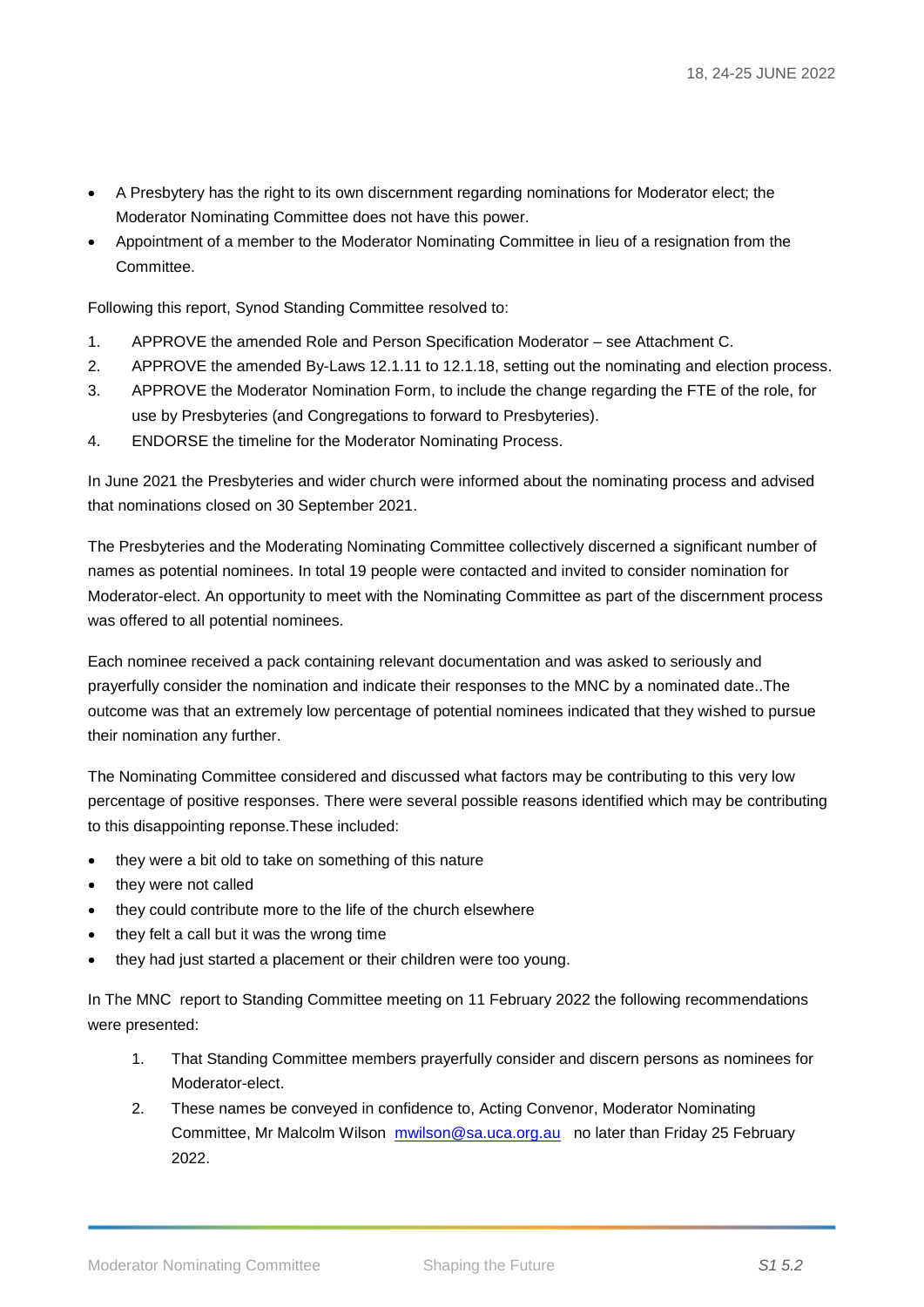While these recommendations were supported and approved, Standing Committee members were unable to supply any names. Early in March the MNC determined to contact the remaining nominees, explaining the situation and advising them that the proposed pathway forward was to request SC to consider a recommendation to vary the By-laws to allow that only TWO nominees be presented to June 2022 Synod meeting. The nominees advised that they were willing to continue in the discernment process.

Accordingly, the MNC requested the 18 March 2022 SC meeting to vary Synod By-law:

*12.1.14 a. The Moderator Nominating Committee shall present at least three (3) nominees to the meeting of the Synod to be considered for election, accompanied by a report from the Committee and a profile of each nominee, with no reference being made to who initially nominated a person.*

to enable that only TWO nominees be presented.

March 18 Synod Standing Committee

- 1. Resolved to vary By Law 12. 1 .14 (a) to enable that only TWO nominees be considered for election at the June 2022 Synod meeting, noting:
	- a) Synod By-Law 12.1.14 (e) each nominee will be invited to have a support person with them on the day of the ballot.
	- b) Synod By-Law 12.1.14 (f) Synod chaplains will gather with nominees while the ballot is being conducted, and provide pastoral and prayerful support during the process.

In April 2022 the MNC met on separate occasions with the nominees who were invited to speak to the documents they had supplied addressing their vision and hopes for the Synod and Presbyteries. MNC members asked questions to assist in these conversations. Other information including the election process, terms and conditions of placement and related matters were discussed during the meetings. These nominees were also given the opportunity to ask questions relating to the election process and the role of Moderator.

### **3. Nominees (see attached documents)**

Following extensive conversations and discernment the MNC are delighted to commend Rev Linda Driver and Rev Peter Morel to the Synod as nominees for Moderator Elect. We believe that, if elected, each will bring to the position their own unique gifts, experience, wisdom, grace, integrity and pastoral insight.

Each nominee has demonstrated and articulated a strong sense of the presence of God in their life, relying on God's grace to sustain and encourage them in varied situations, including their personal journey and family life. We also believe that each value and love the Uniting Church and have very seriously and prayerfully considered their call to the role of Moderator during the past few months.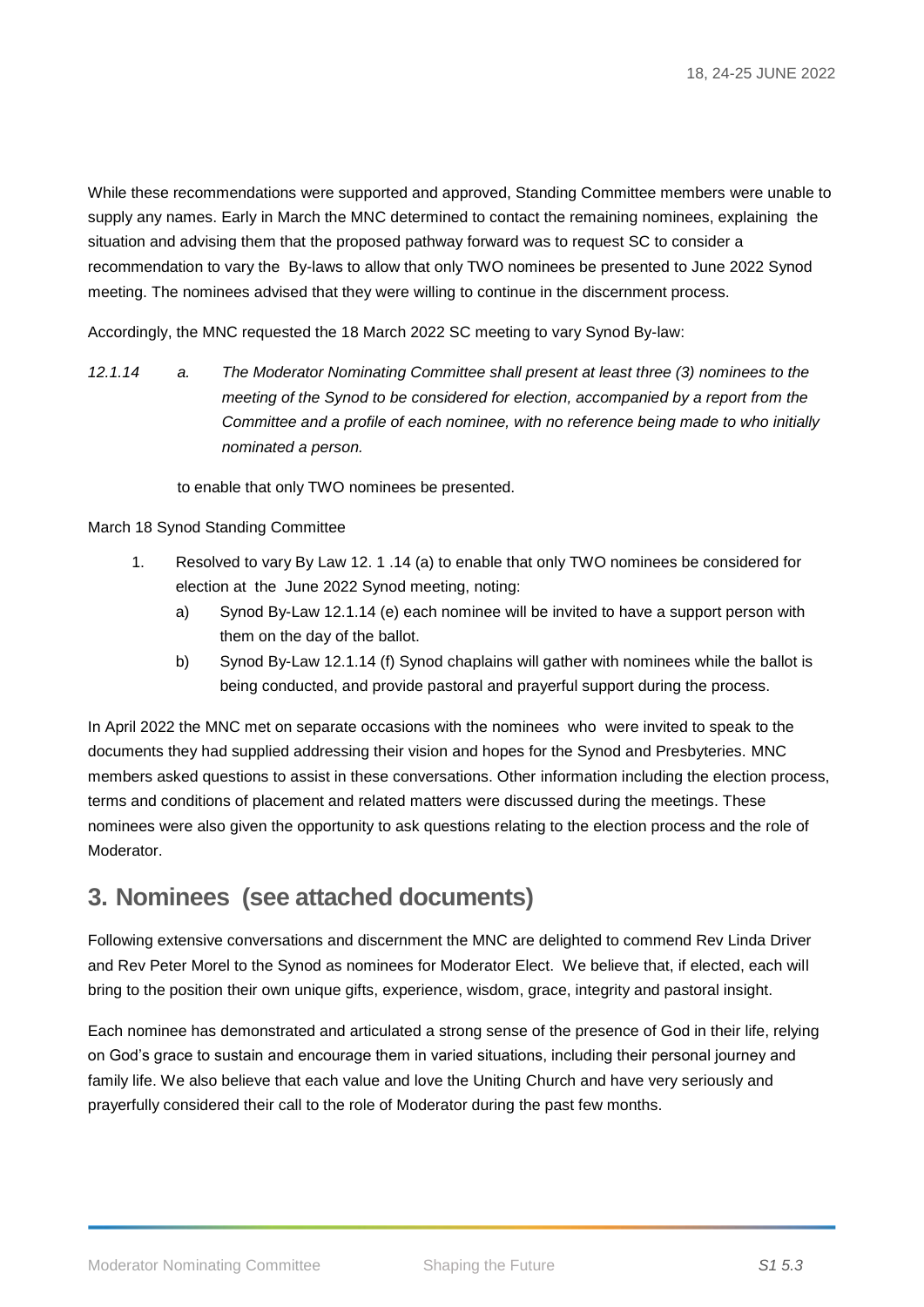We commend each one to you and ask that you prayerfully discern which one you will call to this demanding leadership ministry.

Moderator Nominating Committee

Malcolm Wilson *Acting Convenor*  Rev Rod Dyson Alice Kroker Rob Morgan Ashlee Littleford

*(Please note – limited copies of each nominees' personal CV will be available from the Information Desk during the Synod meeting for members to peruse)*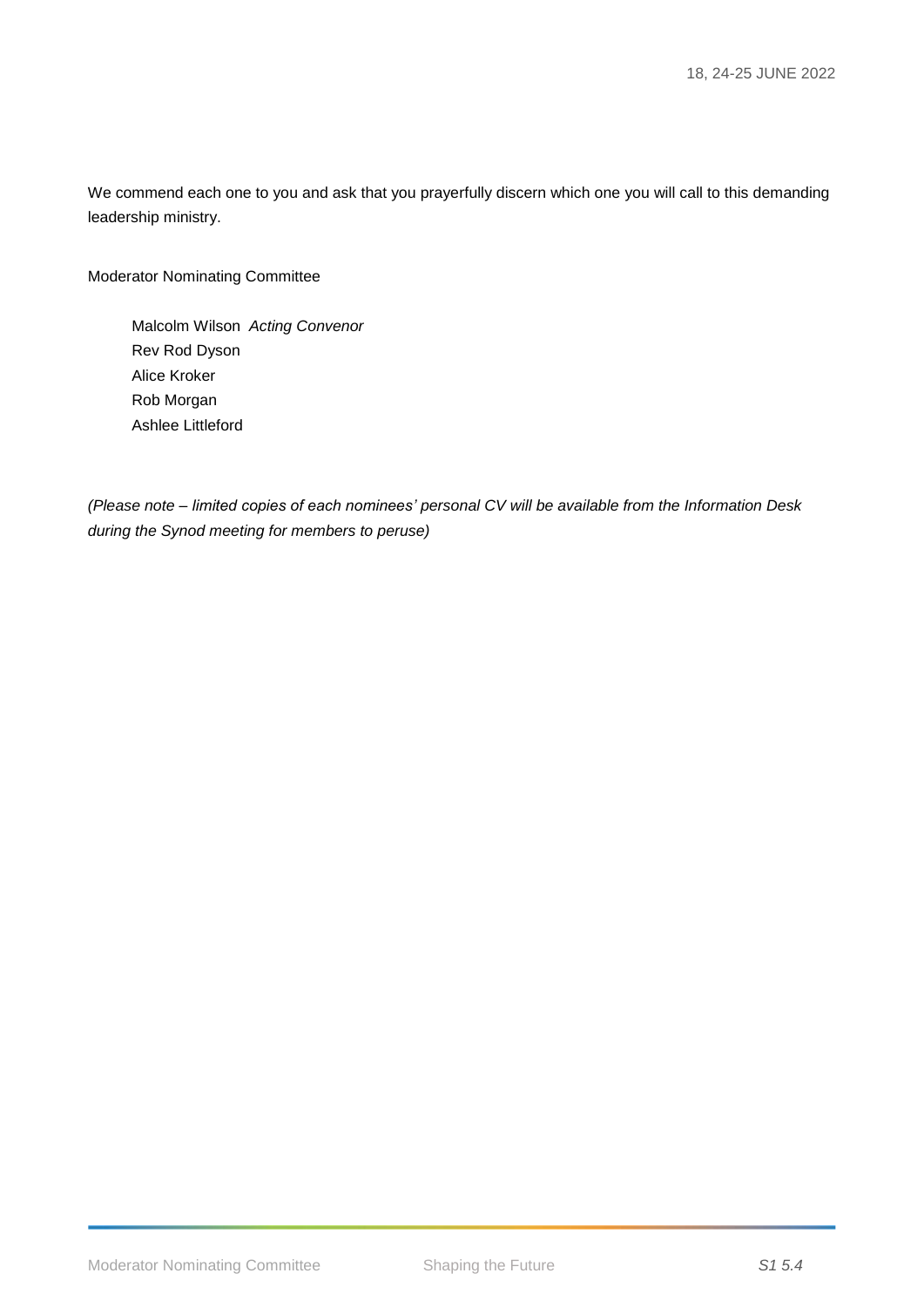### 18, 24-25 JUNE 2022 **ATTACHMENT A**

## **Moderator Nominee - Rev Linda Driver, BMin**

I am humbled and honoured to be nominated for the role of Moderatorelect and I thank the Presbytery who nominated me. Following months of prayerful discernment, I have decided to accept this nomination.

Mid last year, during a phone conversation, a ministerial colleague was talking about their future discernment. They said that someone had suggested that they consider a nomination for Moderator. My colleague said to me, "Who would want to be Moderator at a time like this!" As they spoke, I felt myself say (with my 'inside voice'), "*I* would!" and my heart quickened. That has been a defining moment for me. I can picture where I was, who I was speaking to, and how I felt.



You see, I have felt called to the wider church for as long as I have felt called to ordained ministry. I have always thought that a key part of this call to the wider church would be to serve in the role of Moderator one day. Over the years a number of people have specifically affirmed this call in me - in each case without knowing that this is what I have been sensing in my spirit.

This is the second time that I have received a letter from a Moderator Nominating Committee. Last time I chose not to accept the nomination as the timing did not feel right. When my colleague spoke that day, I felt a sense of call both to the role *and* to the timing – "at a time like this!"

The nomination from one of our Presbyteries affirms my sense of call. This next step is a vulnerable one, as I offer myself in obedience to the call to the Synod for prayerful consideration.

The following is a little about me and what I could bring to the role of Moderator.

My Christian faith informs the way I see the world. I believe that I bring a positive perspective, seeing the world as potentially good. I see potential in everyone and everything. *"God saw everything that he had made, and indeed, it was very good."* (Gen 1:31 NRSV)

I have great faith and hope that God is actively at work in the world, offering reconciling love and goodwill to all. I am passionate about Jesus and I have the joy of joining in with the Spirit as part of God's mission. I trust that God is faithful and will keep God's promises.

Anyone who knows me, knows I love colour. Christ has taken hold of me to help people see colour in our world. It isn't enough for me to be able to appreciate the colour of this world for myself. For me, the energy and sense of achieving my purpose comes by helping reveal colour (and love, beauty, wonder and joy) to others. I want to be able to help them see it for themselves.

I have a deep and abiding love for the Uniting Church and truly believe that God is and will continue to do good things through our Church.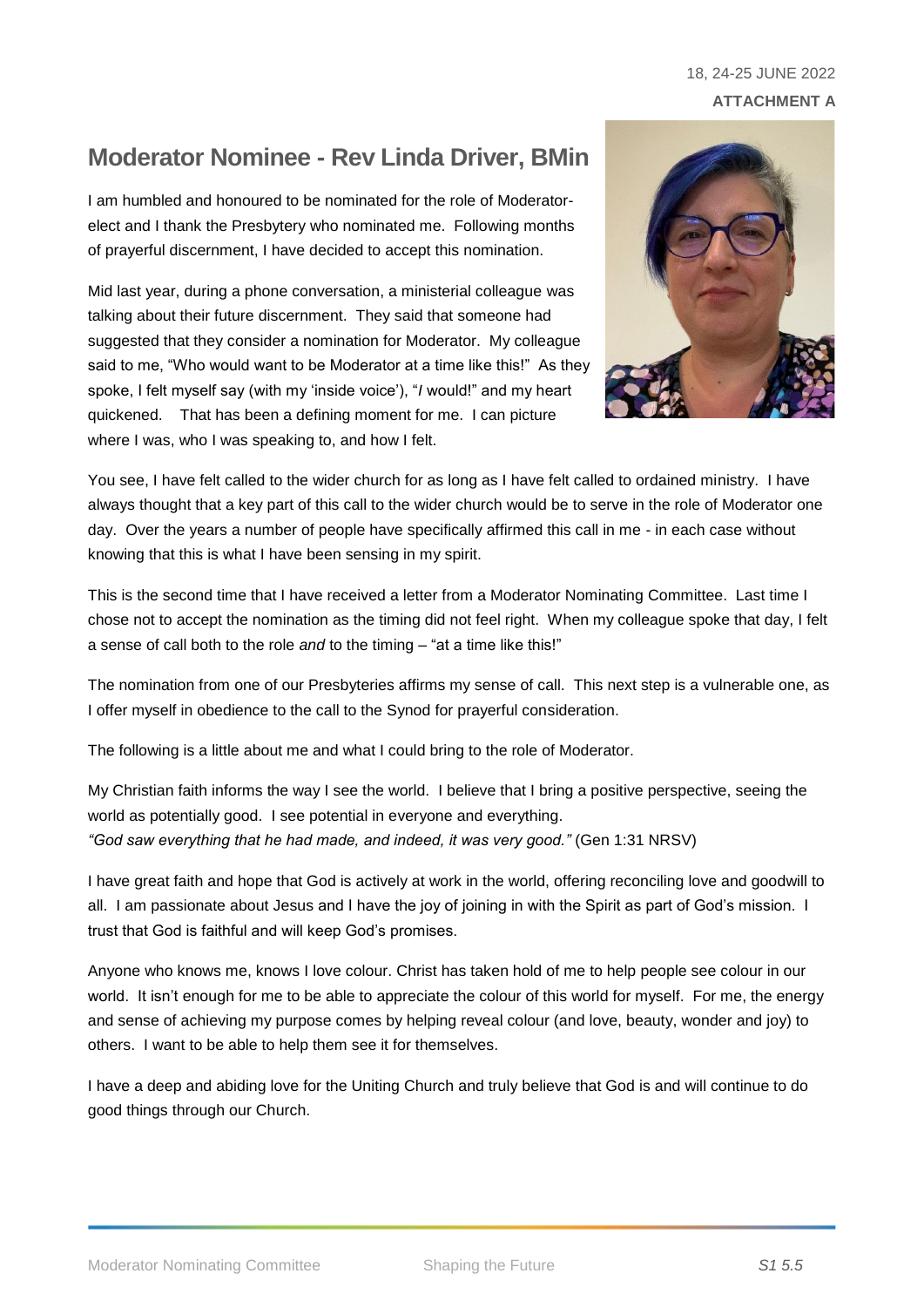I am in the fifth year of my placement at Athelstone Uniting Church, a Congregation with a heart for connecting: with God, our community, our world and each other. It is a joy to live and serve as part of this community, on Kaurna land, in such a beautiful part of South Australia.

I have lived out my sense of call to the wider church through service in a variety of ways on committees and teams with Presbytery, Synod and Assembly, which has given me a healthy perspective on the strengths and many of the challenges that our Church faces.

As one of three leaders selected by this Synod to participate in the National Executive Leadership Program, I have had the opportunity to reflect on and develop my leadership skills.

I have a demonstrated capacity for high level leadership in the context of a broad number of areas, from management and organisation to worship and community oversight.

I am, at heart, a pastoral leader: encouraging others; compassionate; curious and interested in the world; a team player with good social intelligence; kind and generous; wise; enthusiastic; joyful, warm and optimistic; versatile; creative; spontaneous; and a teacher who inspires creativity in others. I have been described as circumspect – careful to consider all circumstances and possible consequences. Through personal struggles I have developed resilience, empathy and strength. In times of crisis (which I have experienced both in congregational leadership and in a previous role as Event Manager for the Synod), I have the capacity to remain calm and provide a non-anxious presence.

The Presbytery who nominated me for this role wrote that: *"Linda is experienced in ministry in a variety of settings in the church, and has experience across the councils of the church, with a good understanding of both the polity of the church and governance practices as well. A gracious and gentle person, Linda demonstrates the strengths that will be called upon to undertake the role of Moderator. Linda has excellent depth in terms of theological reflection and would be very good at engagement on behalf of the Synod with the wider church and with the community. As a member of Assembly she was recognised as a person suitable to take on the role of member of Assembly Standing Committee." 1*

As Moderator, I would be an encourager, helping people see how Christ is actively at work through his Church - through his people.

*"The Church's call is ..to be a fellowship of reconciliation, a body within which the diverse gifts of its members are used for the building up of the whole, an instrument through which Christ may work and bear witness to himself."* (Basis of Union, Paragraph 3)

Guided by these inspiring words from our Basis of Union, I would get out and about visiting our communities across our Synod (I love road trips!), sharing their joys and challenges, seeking out the good news stories and highlighting how we are working together towards the common good. I would listen to and encourage those who are struggling and feeling disconnected. I would seek out stories of innovation, new growth, and community connections, stories that will build up the faith of others in our Church, stories that will bring hope. Stories that will knit the many and diverse parts of our Church community together.

-

<sup>&</sup>lt;sup>1</sup> Quote from letter received from the Moderator Nominating Committee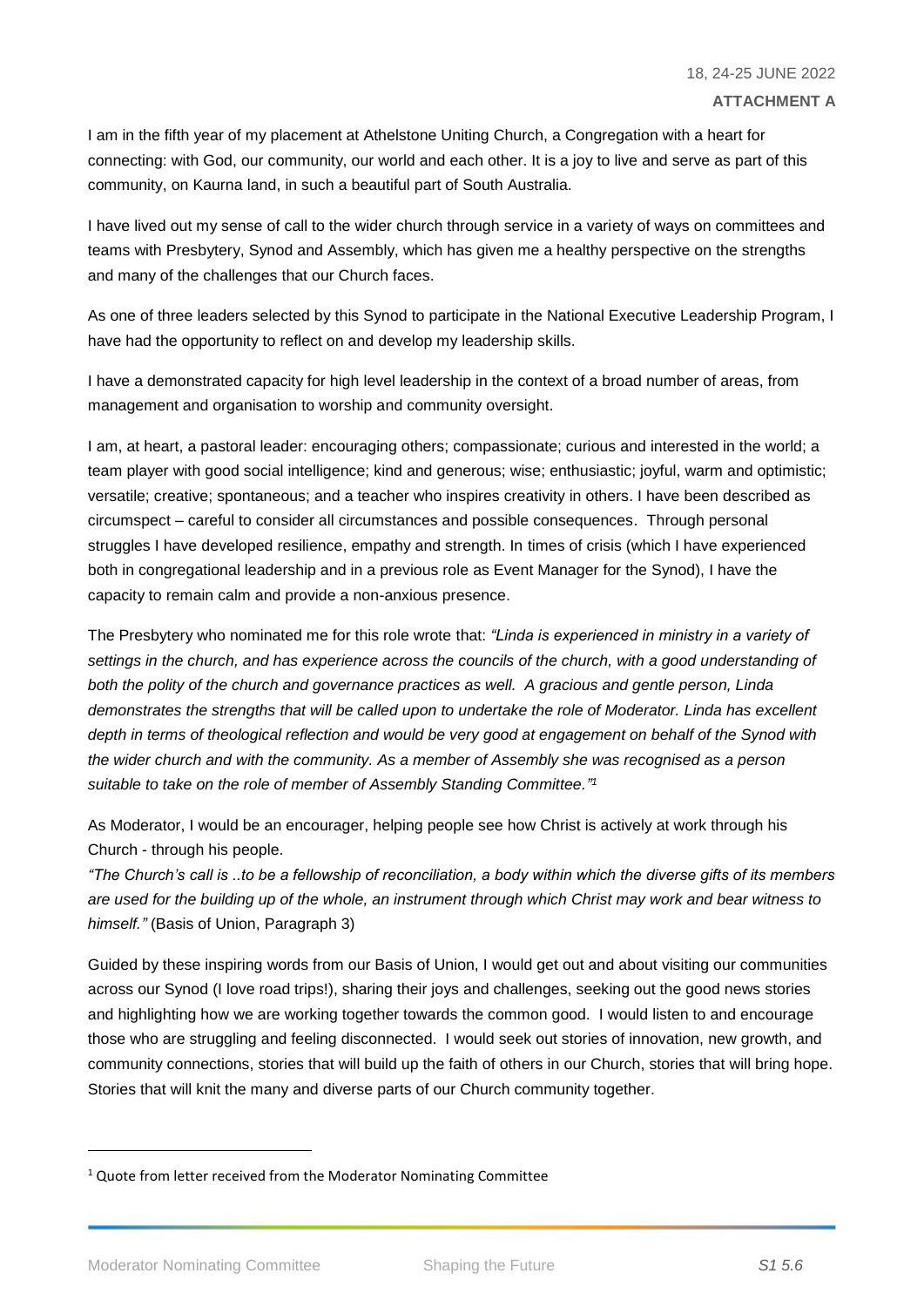Rather than have a theme, I would build on the metaphorical image of threads. There would be colourful images of rope, thread, wool and string and Biblical references to Ephesians 4:15-16<sup>2</sup> and Colossians 3:12- 15<sup>3</sup> . I would also build on conversational threads *-* opening opportunities to bring strands together, strands that are stronger together, than apart.

Members of Synod, I pray for you now, as you discern who will be the next Moderator-elect of our Synod.

-

<sup>2</sup> *"But speaking the truth in love, we must grow up in every way into him who is the head, into Christ, from whom the*  whole body, joined and knit together by every ligament with which it is equipped, as each part is working properly, *promotes the body's growth in building itself up in love."* (Ephesians 4:15-16 NRSV)

<sup>3</sup> *"As God's chosen ones, holy and beloved, clothe yourselves with compassion, kindness, humility, meekness, and patience. Bear with one another and, if anyone has a complaint against another, forgive each other; just as the Lord has forgiven you, so you also must forgive. Above all, clothe yourselves with love, which binds everything together in perfect harmony. And let the peace of Christ rule in your hearts, to which indeed you were called in the one body. And be thankful."* (Col 3:12-15)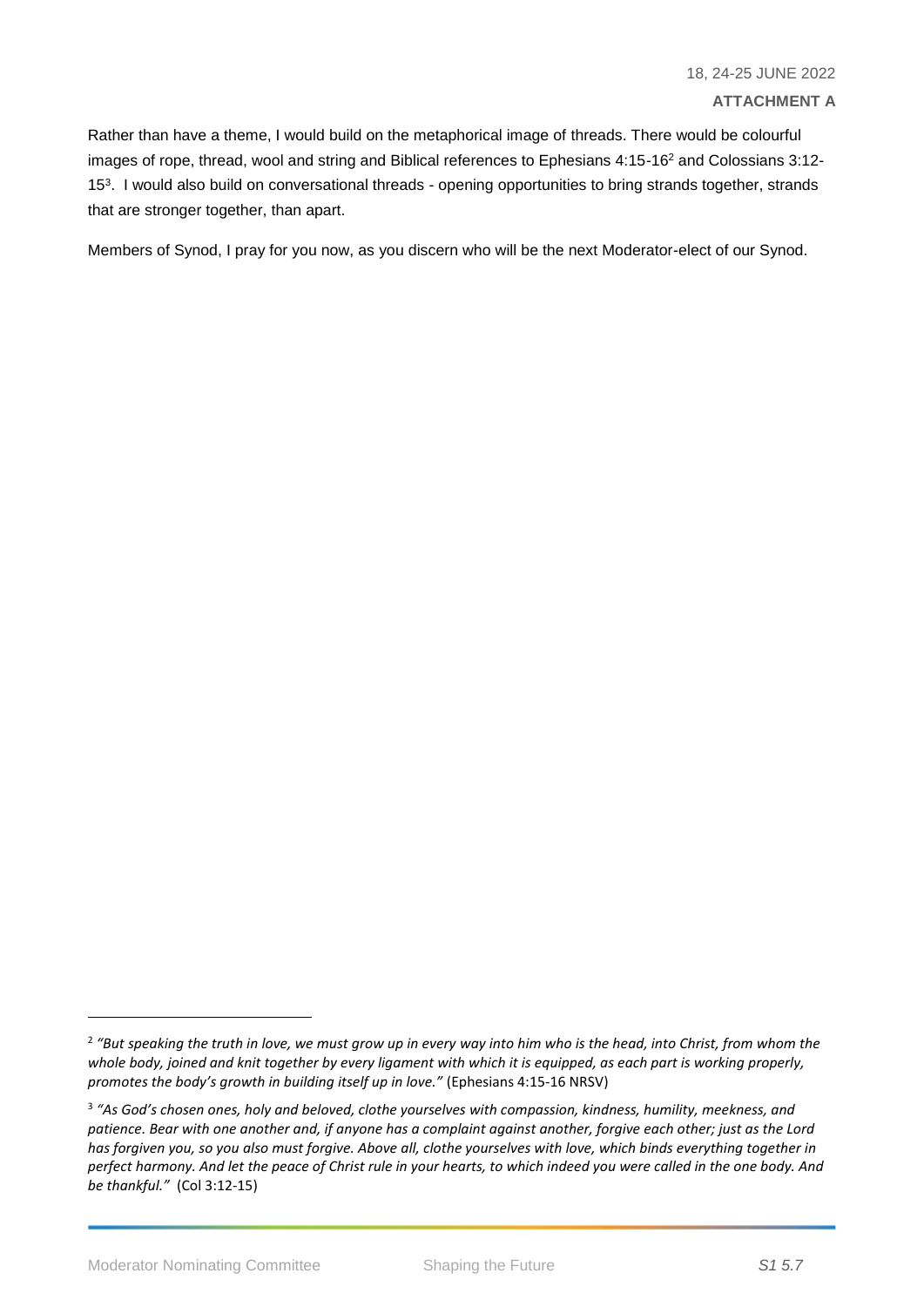### 18, 24-25 JUNE 2022 **ATTACHMENT B**

### **Moderator Nominee – Rev Peter Morel**

I thank the Synod, for the opportunity to be nominated for the ministry of Moderator. Since being approached, I have spent much time in prayer and reflection regarding this potential 'Call'. I am grateful for the guidance and encouragement of my Supervisor, other mentors and also my family throughout this discernment process.

I have a growing sense of call towards the role of Moderator. I am approaching this discernment with full and passionate commitment, in an attitude of surrender to God's guidance. In doing so, I reaffirm the process whereby we 'hear the call of God through the voice of the Church'.



What might I bring to the life of the Uniting Church through being Moderator?

I bring experience in both Congregational and Chaplaincy ministry. Through these ministries I have engaged with the local and wider church. I have also had the privilege of engaging in International Mission through the Orphan and Vulnerable Children Project (Mwandi, Zambia). I bring my experience in the Sacramental ministries as well as many pastoral encounters with people within, and beyond the Uniting Church.

I bring an attitude of hope and positivity which is grounded in my personal relationship with Jesus Christ. I have an ability to integrate the light hearted, with the deeply serious matters of life and faith. As I have been reflecting on my nomination, I have been considering the essence of our joy as God's people. My reflections have challenged my thinking, and encouraged me to live out my convictions in a renewed light. I have been reminded of Jurgen Moltmann's view that Christianity is 'uniquely a religion of joy'. At the same time, I hear the challenge from Willie James Jennings, that joy can be 'an act of resistance against despair'; and Pierre Teilhard de Chardin's belief that 'Joy is the infallible sign of the presence of God'. If there is a theme that I would like to bring before our Church, it is one of Joy. This is not a joy that simply seeks acts of happiness, but a joy that connects deeply with our pain and suffering. It is a joy that underpins and embraces our humanity and identity in Christ. It is a joy founded in faith and trust in God's presence and faithfulness.

What might it look like if we, the followers of Jesus, are able to be '*Seriously Joyful and Joyfully Serious'*?

There are many challenges we continue to face within, and beyond the life of our Church. We cannot escape the effect of needing to respond and adapt to the Covid-19 Pandemic, and the stresses of death and illness worldwide. We are currently being challenged to consider how we might respond in solidarity with the Ukrainian people, whilst also being mindful of all who suffer through acts of violence around the world. How does our theology of joy, sit alongside such suffering and pain? How might we be the presence of God in our prayers and actions in such dark times? How might we 'rejoice with those who rejoice, and mourn with those who mourn'? (Rom 12:15).

As I offer myself for the ministry of Moderator I do so with the commitment and ability to be '*Seriously Joyful and Joyfully Serious*', relying on God's guidance and wisdom.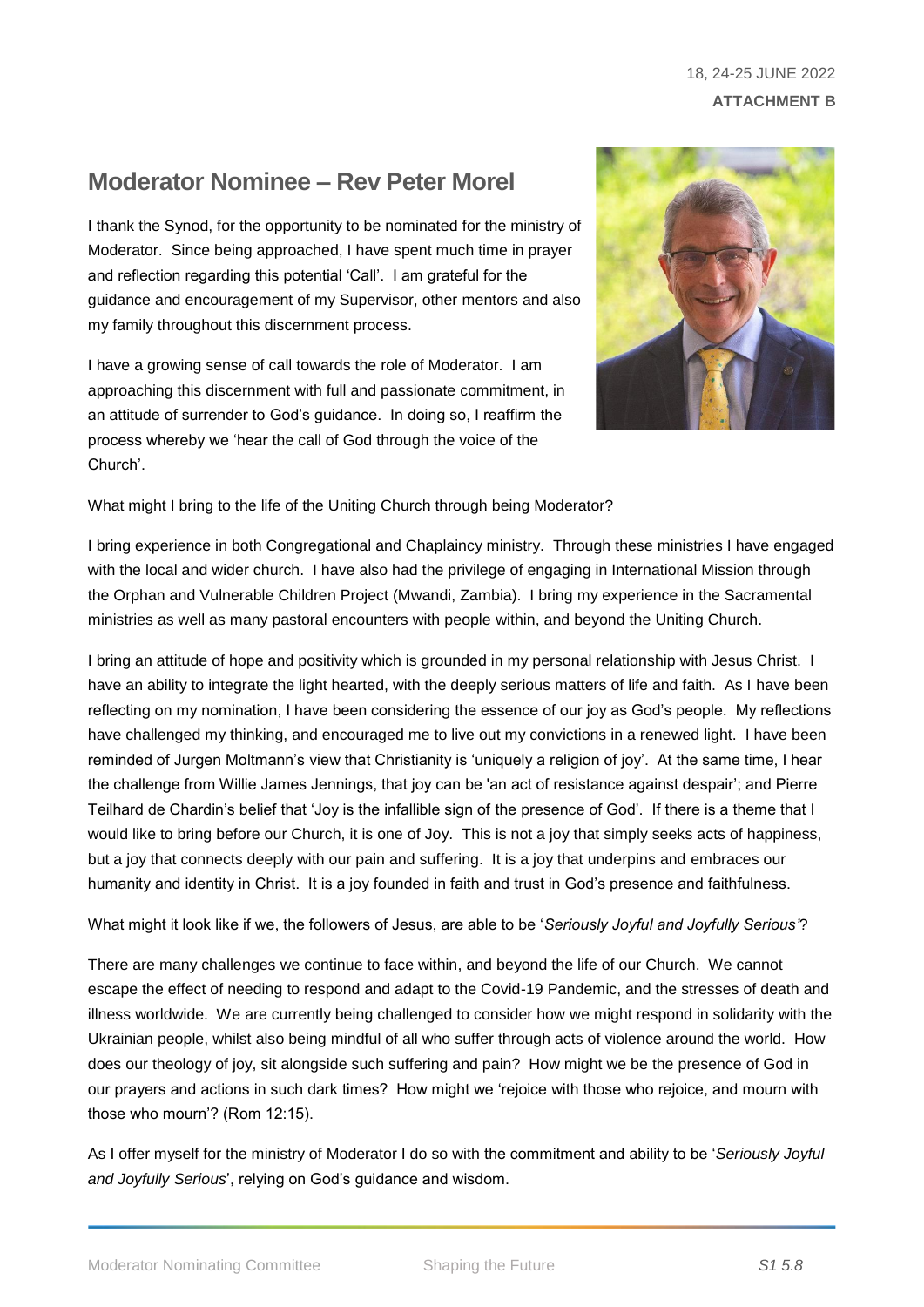## **Role and Person Specification**

### **Moderator**

#### **1. Summary of the broad purpose of the position in relation to the Church's goals**

The Moderator's role is one of pastoral and spiritual leadership of the Synod. The focus of the role is to promote the Synod's vision and mission for the future of the church; to listen to, guide, and care for all the members and ministers of the UCASA; and to represent the church in the wider community and the ecumenical and political landscape of SA.

#### **2. Reporting and working relationships**

The role of Moderator is complex and involves managing many relationships and expectations without executive powers.

The Moderator's primary working relationship is with the General Secretary. It is therefore essential that that relationship should be built on mutual respect and trust, mindful of their different but inter-related roles and functions in the life of the Synod. It is expected that the Moderator and General Secretary will confer regularly in order to be fully aware of their respective roles, functions, goals, priorities and tasks in promoting the ministry and mission of the Synod.

The Moderator is responsible for the spiritual life of the Synod and so will not normally become involved in the administration of the Synod, and will not fulfil an executive function. It is the task of the General Secretary and the Executive Officers to manage the life of the Synod on a day-to-day basis.

The Moderator provides pastoral support to the office bearers of the presbyteries.

#### **3. Statement of key outcomes and associated activities**

The duties and responsibilities of the Moderator of the Synod are set out in UCA Regulations 3.6.3.2 . They are:

#### **(a) Giving general and pastoral leadership to the Ministers and people within the bounds:**

The Moderator, in co-operation with other officers<sup>4</sup> of the church, listens and leads, guides, sustains and comforts the communities of the Synod of SA.

-

<sup>&</sup>lt;sup>4</sup> Officers of the church would normally refer to the General Secretary and may include other officers and staff of the Synod, as well as leaders and officers of the presbyteries.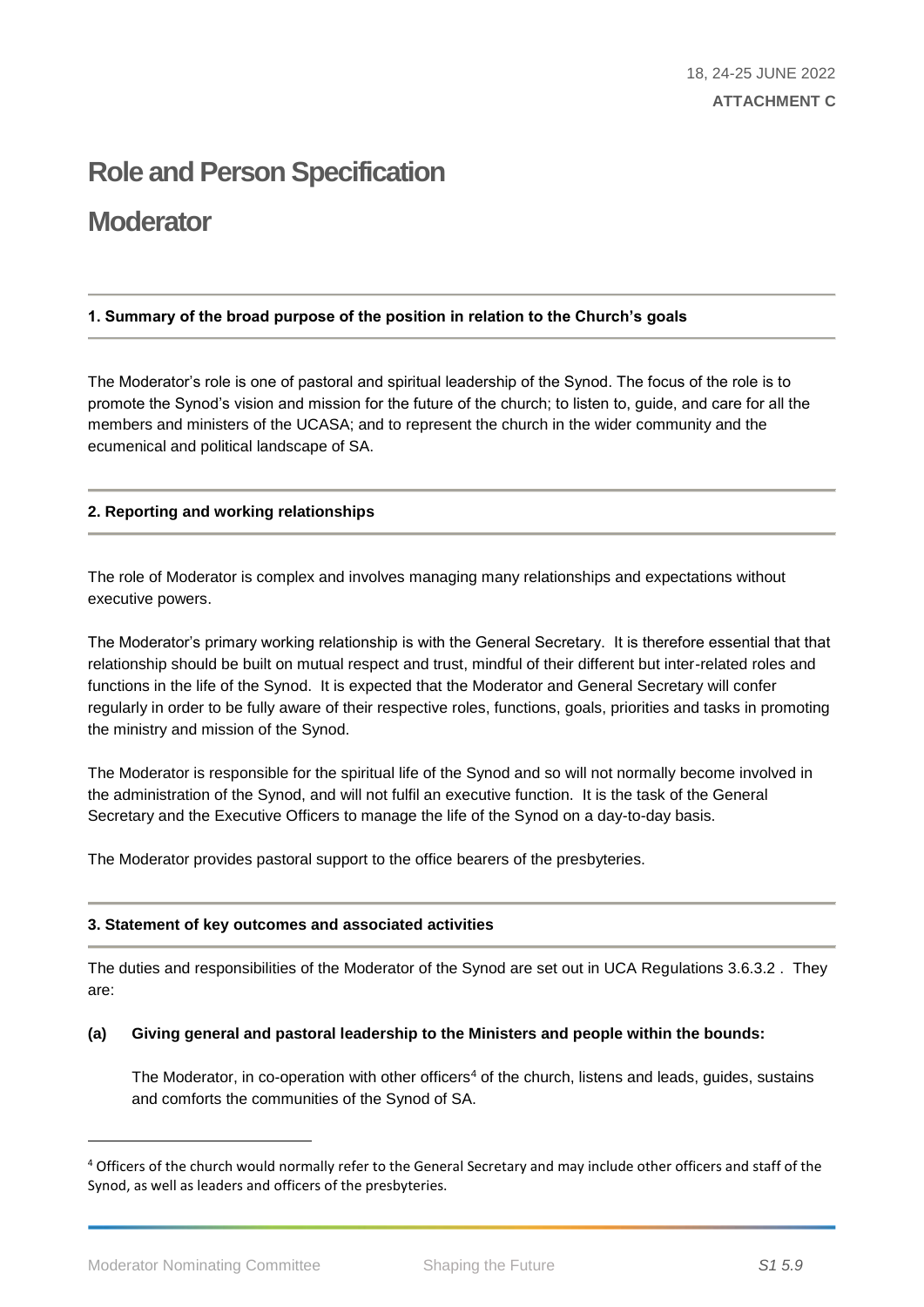Particularly in their representative role, the Moderator is available to offer counsel and comfort, especially to the leaders of the Church.

#### **(b) Assisting and encouraging the expression and fulfilment of the mission and witness of the Church:**

The Moderator reminds the communities of the Synod of SA of God's mission, the " reconciliation and renewal" of all things, and their "call to serve that end". (Basis of Union para 3)

They work collaboratively with the General Secretary, to facilitate processes by which spiritual discernment and strategic discussions about the life, vision, mission and direction of the Church can occur regularly within the meetings of the Synod and across the life of the Church.

They facilitate and actively participate in events and programs that strengthen and affirm the missional values of the Uniting Church. These may include honouring First Peoples, fostering intercultural understanding, affirming the equality of women and men, acting for justice, serving compassionately and making disciples.

#### **(c) Counselling and advising, as may be necessary and helpful, to ensure that the life of the Church expresses the faith, policies, standards and procedures to which it is committed:**

The Moderator will remind the communities of the Synod of SA of the faith and values of the Uniting Church in Australia as expressed in the Basis of Union, the Constitution, the Regulations, the Synod By-laws, the Code of Ethics and the Manual for Meetings. They will be informed by the key statements of the Assembly on ministry and mission.

#### **(d) Presiding over the meetings of the Synod, its Standing Committee and such other of its boards and committees as may be required by the by-laws of the Synod:**

The Moderator will lead the meetings according to the Manual for Meetings. As such the Moderator will help the meetings of the Synod discern God's will together by listening for God's Word, building community, developing trust, valuing and affirming one another, and communicating well. (See Manual for Meetings: Chapter One)

The Moderator may be called upon to give interpretation of Synod decisions for the wider church or community.

- **(e) Filling, in respect of appointments normally made by the Synod and, in consultation with the Standing Committee and other bodies concerned, such vacancies as may arise between meetings of the Synod and for the filling of which other provision has not been made.**
- **(f) Giving an interpretation where necessary of any doubtful or disputed decision of the Synod, such interpretation to be authoritative until confirmed or varied by the next meeting of the Synod or of the Standing Committee.**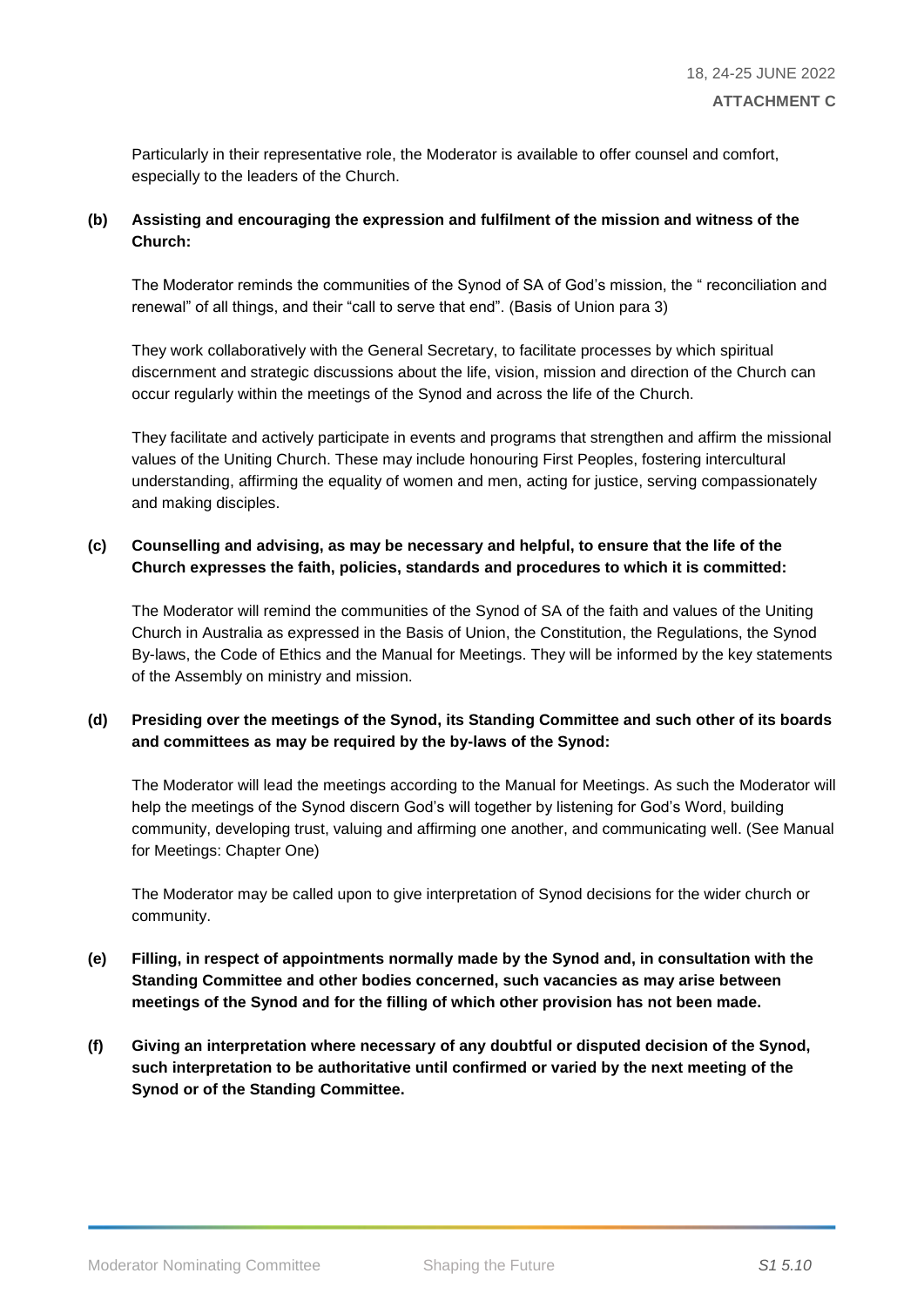#### **(g)** S**peaking on public issues on behalf of the Synod:**

The Moderator speaks on public issues on behalf of the Synod. The Moderator shall ensure that they are fully briefed beforehand by the appropriate Synod body, officer and/or others in consultation with the Executive Officer Engagement.

#### **(h) Representing the Church as may be desirable on public occasions and in inter-church councils:**

The Moderator will be recognised and identifiable by both the church and the community. The Moderator will work with the General Secretary and other officers of the church to discern what may be an appropriate response to the range of opportunities that arise to make contact with community decision-makers and build relationships with community, ecumenical and parliamentary leaders.

The Moderator is expected to give priority to the Uniting Church's commitment to ecumenism, by personal involvement in ecumenical activities like Leaders of Christian Churches of SA, and by fostering growth in ecumenical relationships throughout the Church to encourage greater cooperation in mission and ministry.

#### **(i)** A**dministering the discipline of the Church as may be required by any Regulation, by-law or rule:**

The Moderator has official designated roles in matters of discipline and it is therefore important that they keep good records of discipline matters and that these records are accessible to the General Secretary when needed.

The Moderator may receive complaints, and when they do they will work collaboratively with the General Secretary, and other appropriate synod and presbytery officers, to refer complaints to the Committee for Counselling (5.4.1 b) and the Synod Sexual Misconduct Committee (5.6.7. a).

The Moderator appoints an advocate for the Committee for Discipline processes. (5.7.4 a)

The Moderator may stand aside a minister from their ministerial duties during a hearing of a complaint. (5.7.5 a)

Appeals regarding the Synod Sexual Misconduct Committee are made to the Moderator. (5.6.15 c.)

**(j) Enquiring, when the Moderator considers it expedient so to do, into any grievance, complaint or other circumstance which, in the opinion of the Moderator, adversely affects the good name of the Church, or the order and peace of its Congregations or the progress of the work of God, and seeking a remedy for such situations; in so doing the Moderator shall consult with one or more past Moderators and the chairperson of any Presbytery concerned**.

The Moderator is to be concerned for and uphold the reputation of the Church.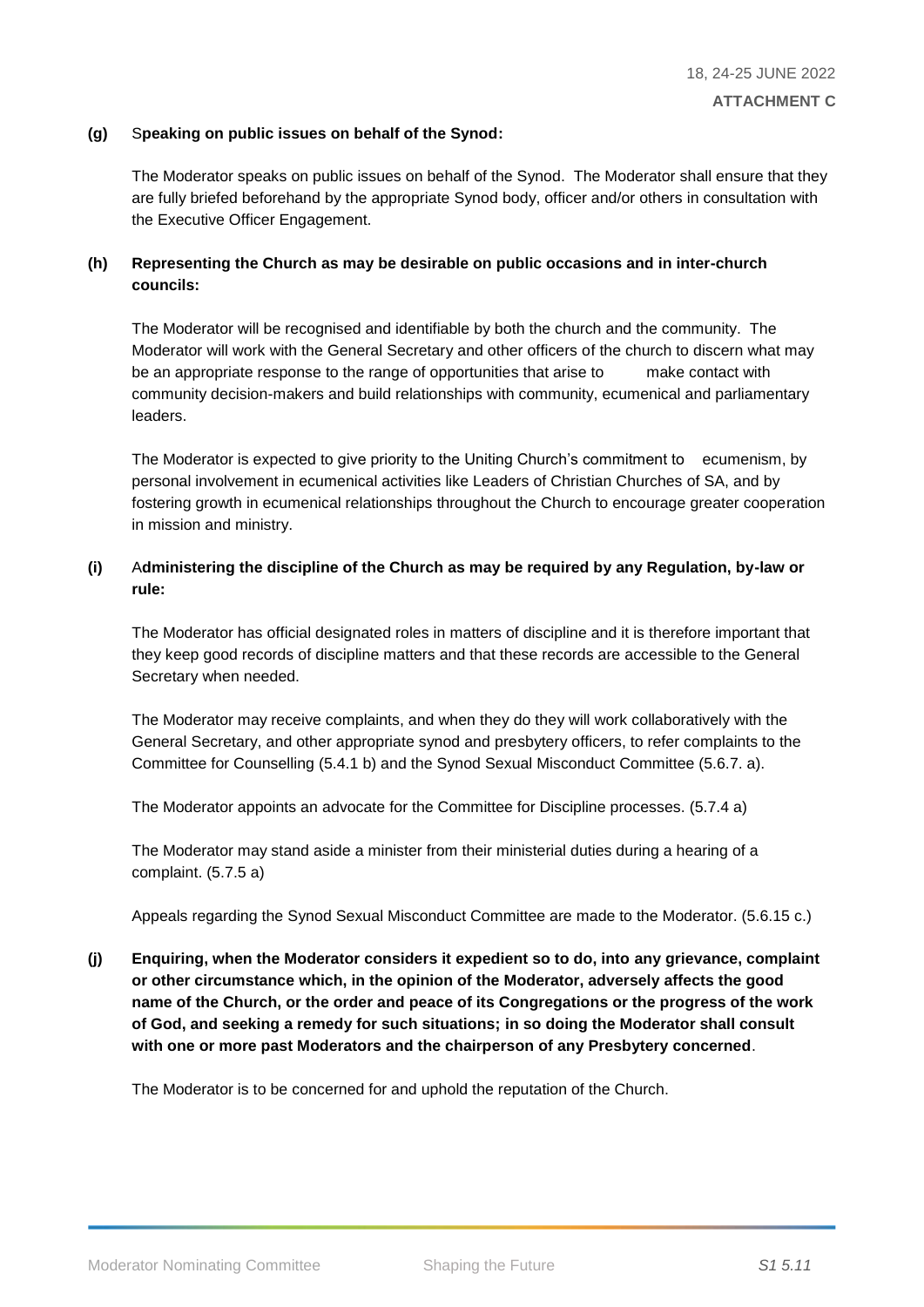In addition to the Regulated duties and responsibilities, some key functions of the role of Moderator are:

#### **Pastoral and Prophetic Leadership**

When the Synod determines its strategic directions, the Moderator will play a key role in helping the church understand that direction. The Moderator holds the life and vision of God's people before the Synod and its Standing Committee, before the Synod staff, the presbyteries, and congregations and offers pastoral and prophetic leadership into the life of the Synod. Free from executive functions, the Moderator may be called upon as an agent of healing and reconciliation. For this same reason, pastoral care and support of the General Secretary and other senior executive staff within the Synod is expected from the Moderator, as is care and support of the Chairpersons of Boards

#### **Strategic Ministry**

The Moderator's role is one in which much time is spent 'out in the field' visiting congregations, ministers, presbyteries, organisations associated with the UCA, and participating in public events in the community. Much of the role is about networking and encouraging, promoting the priorities of the Synod, and bringing back concerns to the Synod office and committees. The Moderator needs to be strategic in how they spend their time in the field to enable the most effective missional outcomes for the church.

#### **UAICC**

The Moderator engages with the Uniting Aboriginal and Islander Christian Congress in expressing the Covenant with First Peoples and how it is lived out in the Synod.

#### **CALD**

The Moderator will pastorally support the church's culturally and linguistically diverse congregations and communities, and may be involved in the Synod's international mission partnership events.

#### **Other roles**

The Moderator may attend the Placements Committee as required.

The Moderator is an ex officio member of the Property Trust and Resources Board.

The Moderator is an ex-officio member of the Assembly.

The Moderator will undertake professional and spiritual supervision.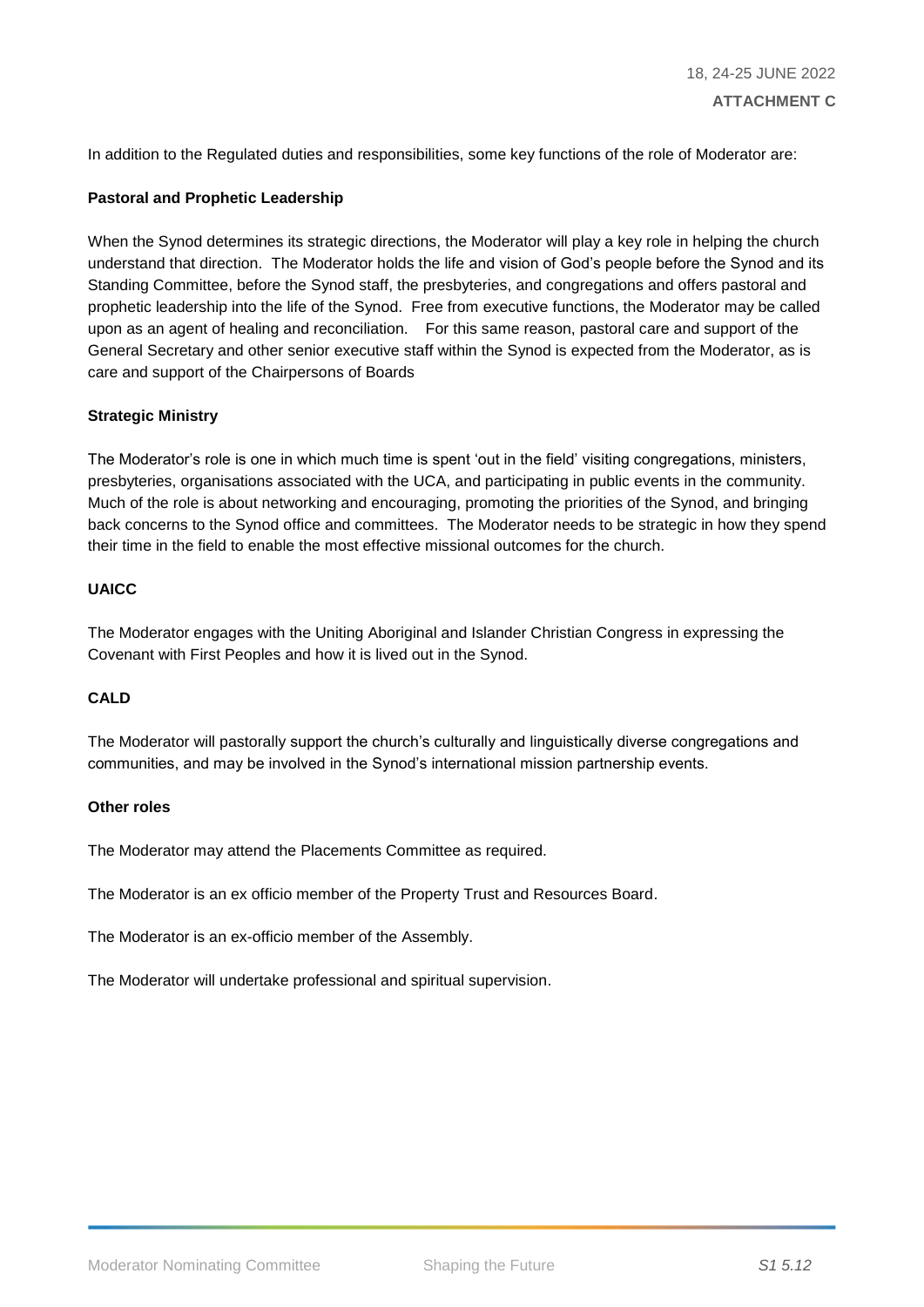#### **PERSON SPECIFICATION**

#### **Personal skills, knowledge and experience**

- An active faith in Jesus Christ, an openness to the leading and empowering of the Holy Spirit, and the ability to model faith in Jesus Christ.
- An awareness of the theological diversity within the Uniting Church and will have the capacity to reflect theologically upon current issues in church and society in the light of the gospel of Jesus Christ.
- Give evidence of a lifestyle commensurate with the responsibilities and demands of a key leadership role. Such evidence will include a nominee's awareness of their own gifts, abilities and limitations, their capacity to maintain healthy relationships, and an ongoing commitment to their own physical and spiritual wellbeing.
- Have a good understanding of the polity and ethos of Uniting Church, including the organisations associated with the UCA.
- Have a good understanding of Australian society, including those emerging issues and trends that need to be addressed in the light of the gospel.
- Appreciates the particular issues and opportunities in the SA Synod.
- Demonstrated team building and networking capabilities.
- Proven pastoral and mediation skills.
- Demonstrated capacity to exercise pastoral care and discipline, and the ability to moderate, and will be respected generally by the members of the church.
- Be a good communicator and, as the public "face" of the church, will need to be articulate and competent in working with the media.
- Cross-cultural understanding and experience and be prepared to work with people from a range of cultural (and ethnic) backgrounds.
- An understanding and experience of working in covenant with First Peoples
- Responsive to the call of God through the Church, whose ministry (lay or ordained) has included leadership in Councils and Committees of the UCA beyond the congregation.
- Leadership experience demonstrating a willingness to consult and an ability to listen deeply to the Gospel and the church, and interpret back to the church the challenging and prophetic Gospel message relevant to diverse contemporary faith communities.
- Capable of managing diverse agendas within short timeframes, working well to deadlines while often under pressure.
- Confident in the use of consensus decision-making in the councils of the church, and values the discernment opportunities it offers in inclusive participation.
- Promoting the ideals of good governance within each council of the UCA (Assembly, Synods, Presbyteries, Church Councils, Congregations) and understands the limits of each council's authority.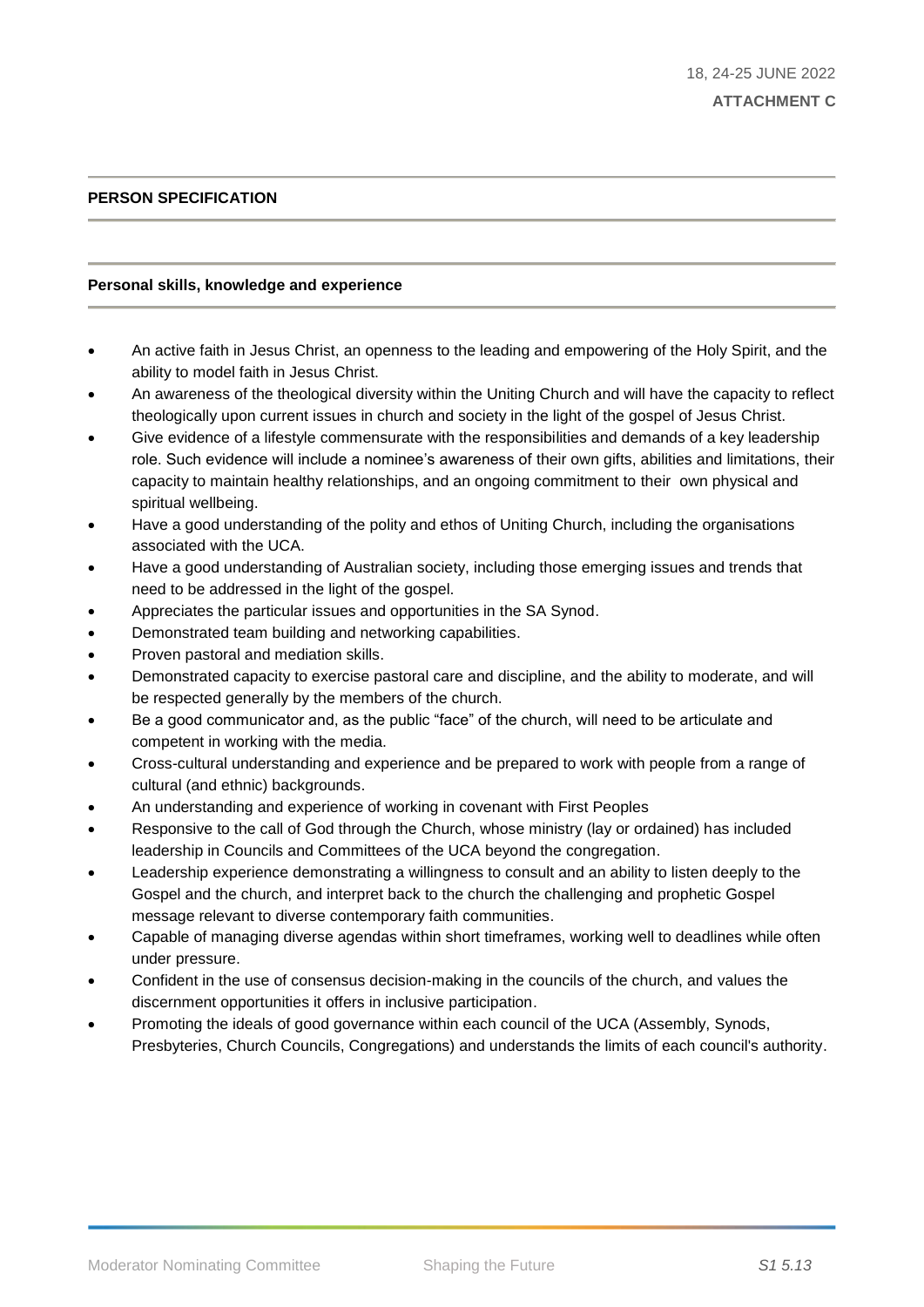#### **Conditions**

- The Appointment of the Moderator will follow the guidelines set in UCA Regulation 3.6.3.1(a).
- The election of Moderator-elect shall be determined by preferential Ballot.
- The Moderator shall be elected for a term of three (3) years and shall not be eligible for re-election for a contiguous term.
- The Synod shall make provision for the election or appointment of a Moderator should the Moderatorelect be unable to take up their office. See UCA Regulation 3.6.3.1(b) (Appendix 1).
- The process of Nomination and Election of Moderator-elect shall be according to Synod By-law 12.1.11-15 (Appendix 2).
- Current Department of Human Services screening and authority clearances must be provided
- Remuneration: if they are a minister, the provisions applying to a standard ministerial placement, plus a margin of 20% of the stipend or if they are a lay person, at least financial provisions amounting to the equivalent of those for an ordained person. (In establishing the date from which the stipend provisions for the Moderator shall be paid, the principles in Regulation 2.7.2 shall be followed.)
- The Moderator will be provided with administrative assistance.
- The Moderator shall be provided with:
	- > a fully maintained motor vehicle or reimbursement for use of own vehicle
	- > all fuel costs (including reasonable private use) reimbursed using corporate card
	- > car parking at 212 Pirie St
	- > a laptop computer or iPad
	- > a mobile phone
	- > Corporate expense card
- The Synod will provide media, governance and financial training, and advice as necessary.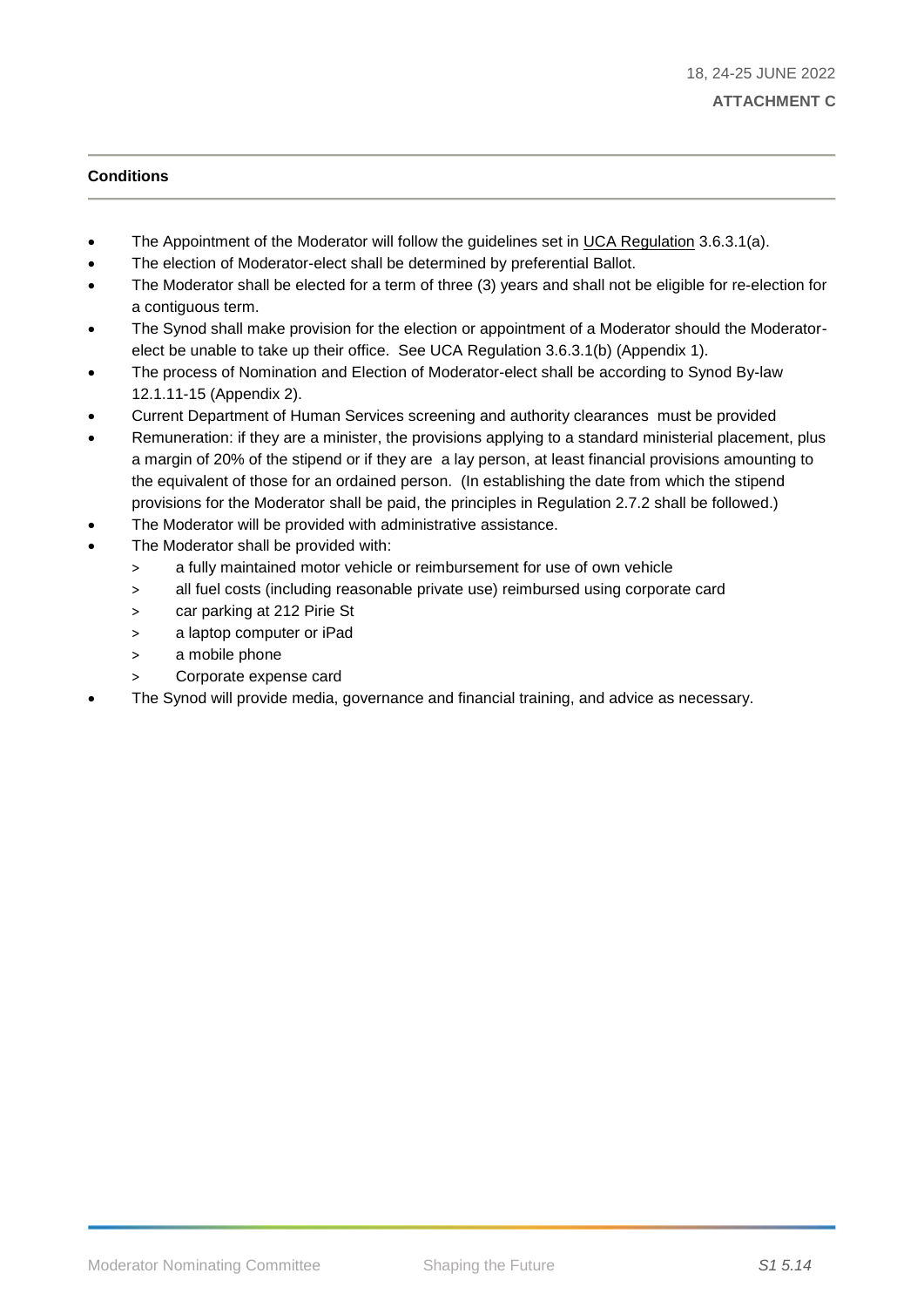*Appendices: Appendix A: SA Synod By-Laws for Moderator Appendix B: Regulations on duties of Moderator*

#### **APPENDIX A: SA Synod By-Laws for Moderator**

#### **MODERATOR**

12.1.11 The Moderator shall normally hold office for a period of three (3) years but it shall be open to a nominee to indicate that they are available for a lesser period. The position shall be full-time unless otherwise agreed to by the nominee.

#### 12.1.12 **Nominations for the Office of Moderator and Process of Election**

- a. At the Synod meeting preceding the Synod meeting when the election of a Moderator is required, the Synod shall elect a Moderator Nominating Committee of five persons, and shall include a past Moderator, representatives from each presbytery, and shall be representative of the breadth of the Synod
- b. A Moderator shall be elected and designated Moderator-elect by the ordinary meeting of the Synod prior to the one at which the person will take office
- c. The election shall be by written preferential ballot
- d. Nominations may be submitted by the Presbyteries. (See Regulation 3.6.3.1(a)) on the prescribed nomination form. Note: congregations may make nominations to their presbytery to consider.

#### 12.1.13 **Timeline**

- a. No later than eight (8) months before the Synod meeting at which the ballot is to be held the Convenor of the Nominating Committee shall call for nominations from presbyteries.
- b. Nominations for Moderator-Elect submitted by presbyteries shall be in writing on the prescribed nomination form, setting out the reasons for the nomination and be in the hands of the Convenor of the Nominating Committee no later than six (6) months before the Synod meeting at which the election is to take place. Nominations from presbyteries must be signed by an appropriate officer of the Presbytery. Nominations from the floor at a meeting of Synod will NOT be accepted.
- c. In its discernment, in addition to those persons nominated by presbyteries, the Moderator Nominating Committee may approach any eligible member of the Church to consider allowing their name to be considered by the Committee in its discernment process.
- d. The Moderator Nominating Committee shall forward all nominees a document describing the responsibilities of the Moderator, the terms of appointment along with an outline of the process and timeline. (Appendix B: Role & Person Specification for Moderator)
- e. Members of the Moderator Nominating Committee will offer to meet informally with each nominee to discuss the process and assist the nominee in their discernment.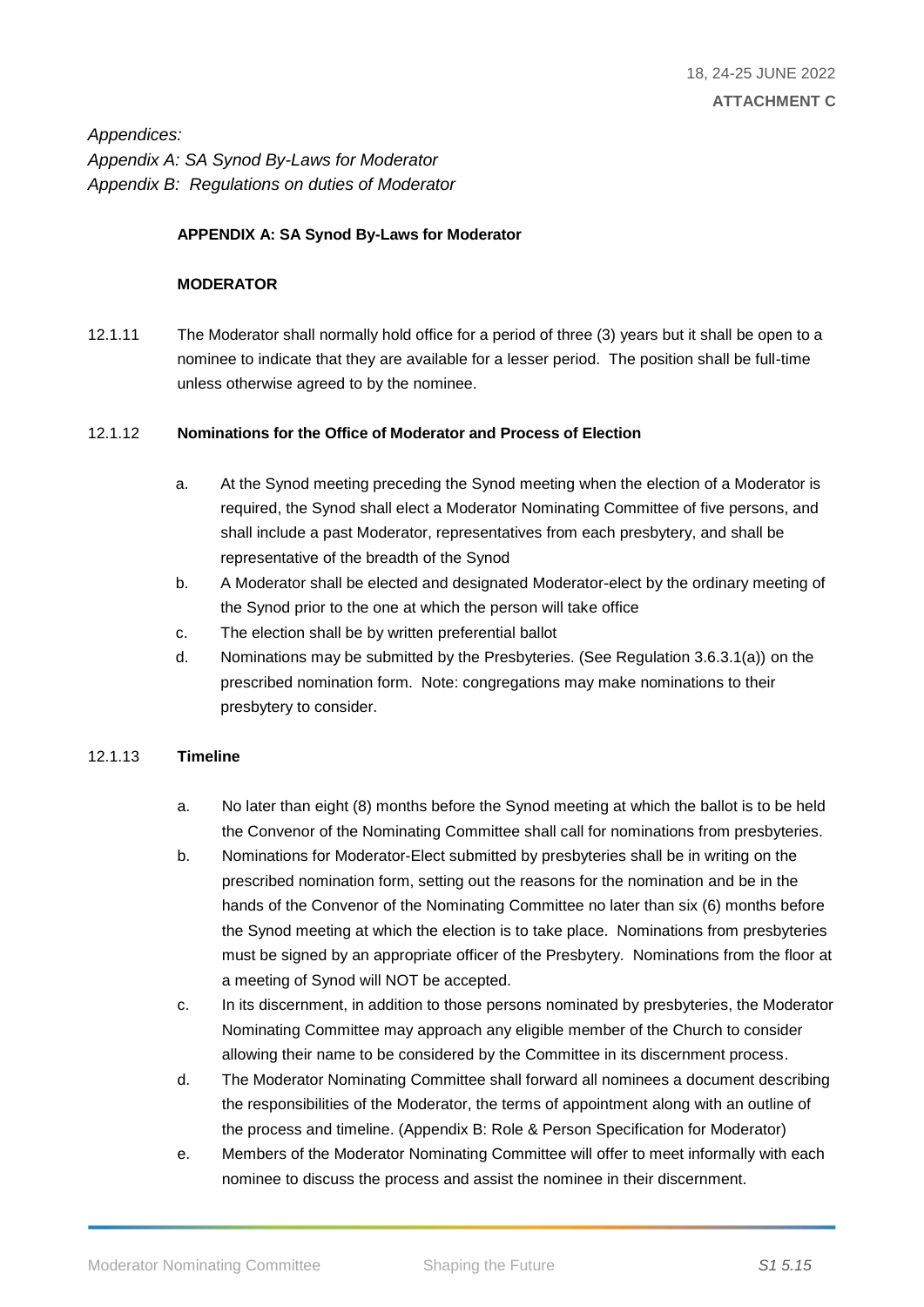- f. Each nominee is invited to submit a CV, the details of 3 referees and supporting letter outlining their suitability for the role to the Moderator Nominating Committee if they reach the discernment that their name is to be forwarded to the Synod as a nominee.
- g. The Moderator Nominating Committee meets with each nominee to assist their discernment, and to explore what the role of Moderator looks like to them.
- h. After this formal conversation, nominees are requested to confirm their willingness to continue with the process.
- i. The Moderator Nominating Committee may encourage the final nominees to gather together for prayerful support, rather than consider themselves in competition for a leadership role.

#### **Election**

- 12.1.14 a. The Moderator Nominating Committee shall present at least three (3) nominees to the meeting of the Synod to be considered for election, accompanied by a report from the Committee and a profile of each nominee, with no reference being made to who initially nominated a person.
	- b. The report of the Moderator Nominating Committee shall be forwarded to members of the Synod at least three weeks prior to the meeting where the ballot is due to take place.
	- c. The Convenor of the Moderator Nominating Committee shall present the report to the meeting of the Synod and shall answer any questions from members of the Synod that arise from it.
	- d. Each nominee shall address the meeting of the Synod for up to five (5) minutes regarding their vision for the Church and what they believe they would bring to the role should they be elected.
	- e. Each nominee will be invited to have a support person with them on the day of the ballot.
	- f. Synod chaplains will gather with nominees while the ballot is being conducted, and provide pastoral and prayerful support during the process.
	- f. The presentation of the nominees, their statements and the ballot for Moderator shall take place on the one day at the Synod meeting.
	- g. Personal CVs of the nominees shall be made available to Synod members.
	- h. No person shall be declared elected unless they shall receive at least one half of the votes cast.
	- i. Voting shall be by an optional preferential written ballot.
	- j. The ballot for Moderator-elect shall be declared on the same day as it is conducted.
- 12.1.15 The Synod Standing Committee shall make provision for the election or appointment of a Moderator should the Moderator-elect be unable to take up their office.
- 12.1.16 a. If, for any reason, the Moderator is unable to continue in office, the Synod Standing Committee shall elect a Moderator to act until the next meeting of Synod. If no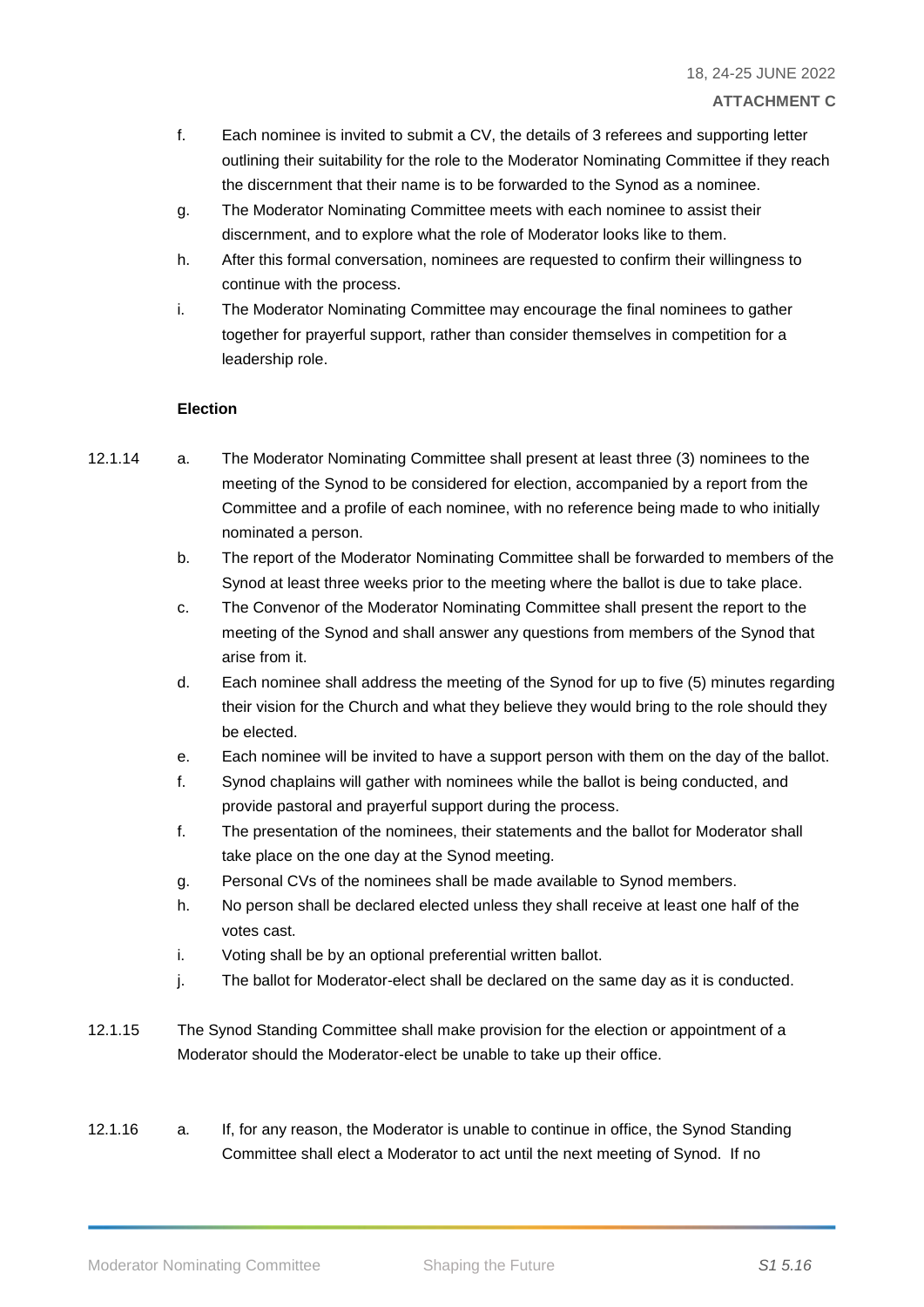Moderator-Elect has been chosen, an election shall be held and the person appointed to act in the interim shall be eligible for nomination.

- b. The title "ex-Moderator" shall apply to the most recent past Moderator able to undertake the duties of ex-Moderator. All other former Moderators shall be called past Moderators.
- 12.1.17 Prior to taking up office, and during the term of their appointment, the Moderator will, with the church's assistance, strengthen and develop their gifts for this role. See Appendix A: Key requirements of Moderator-elect
- 12.1.18 The Moderator will accept a mid-term review of their ministry. The Standing Committee will make arrangements, in consultation with the Moderator, for this review to be carried out by an independent and confidential panel of four people (two appointed by the Moderator and two by the Synod Standing Committee). The goal will be to identify strengths and growth areas in their ministry, and to identify ways to strengthen and encourage the ministry.

Appendix A: Key requirements of Moderator-elect

Appendix B: Role & Person Specification for Moderator (*this is not attached as this is the R&PS document)*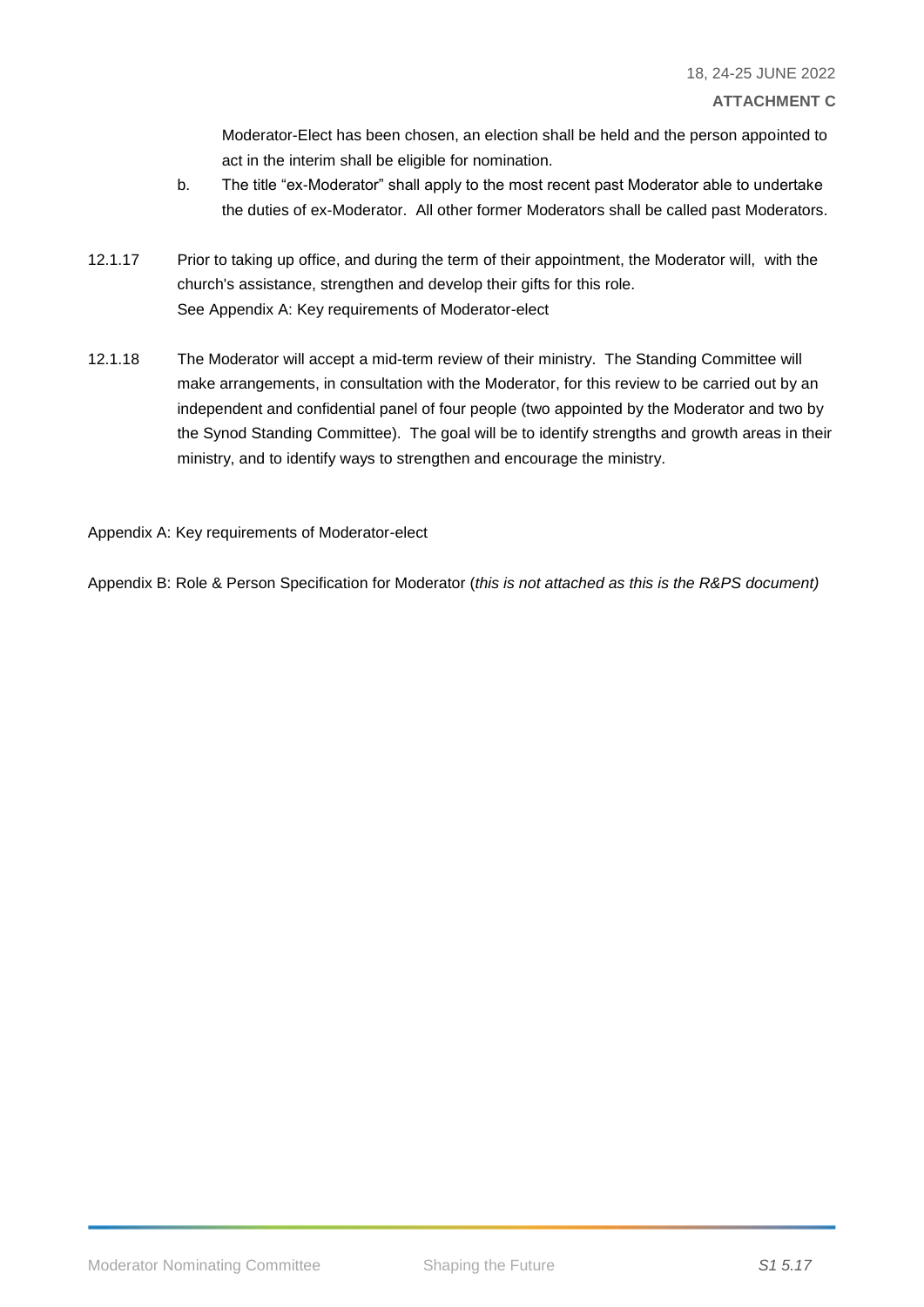#### **APPENDIX A TO BY-LAW 12.1.17**

#### **Key Requirements of Moderator-Elect**

Normally there is a 12 month gap between the election of a Moderator and their Installation. This is an important time of preparation for the role of the Moderator. Some matters that the Moderator-elect will need to address will be relevant on each occasion while others will depend on the timing of the changeover. There is no particular order in this list. It is intended to show the breadth of the responsibilities of the Moderatorelect.

- 1. From election the Moderator-elect is a member of:
	- Synod Standing Committee meets 6 times a year
	- Synod Business Committee meets around 8 times a year (more frequently in lead up to Synod meeting)
	- Leaders of Christian Churches SA meets 6 times a year
- 2. To aid in the transition the Moderator-elect would usually meet at least monthly with:
	- The Moderator to understand current issues and procedures as well as to meet key people
	- The General Secretary to establish a close working relationship
	- The Moderator PA (less frequently)
- 3. Before commencing the Moderator-elect needs to:
	- appoint Chaplains
	- appoint a worship team
	- appoint a Supervisor
	- make nominations for a Support Group to be appointed by the Synod Standing Committee
- 4. It is the responsibility of the Moderator-elect with the help of the Moderator to craft the Order of Service for their Installation including:
	- Choosing the theme
	- Preparing the message
	- Co-ordinating the participants
	- Preparing and sending invitations to attend
	- Organising a supper afterwards
- 5. The Moderator-elect chairs the Synod meeting that commences with their Installation. Prior to this the Moderator-elect needs to organise:
	- Theme of the meeting
	- Bible Study leaders
	- Worship during the meeting in conjunction with the worship team
	- A thorough understanding of the Manual for Meetings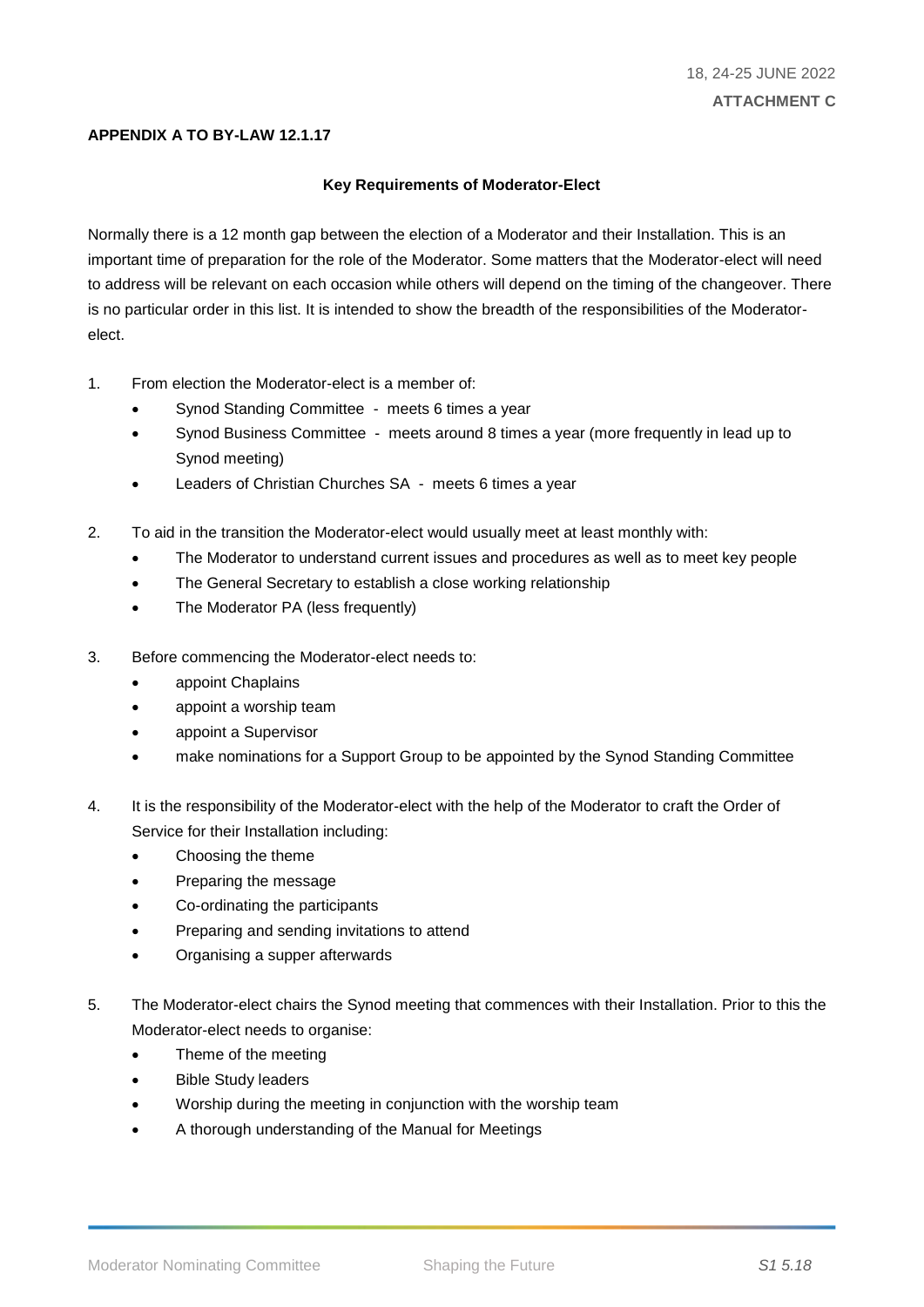#### 6. Depending on prior roles and experiences it may be necessary for the Moderator-elect to undertake training in:

- Code of Ethics
- Heritage and Polity of the Uniting Church
- **Governance**
- Media Training
- Sacraments of Baptism and Holy Communion
- 7. Many campaigns and events are planned for and material is prepared a number of months in advance. The Moderator and the Engagement team do some of this work but the Moderator-elect would prepare any communications such as written articles or videos which would be displayed after their Installation.
- 8. Invitations to events and meetings start arriving well before commencing in the role. Liaising with the Moderator and Moderator's PA helps to manage this.
- 9. Much other orientation to structures, people and locations can take place after Installation, although some in the lead up would be helpful, particularly to someone not familiar with the Organisations, Synod and the leadership.